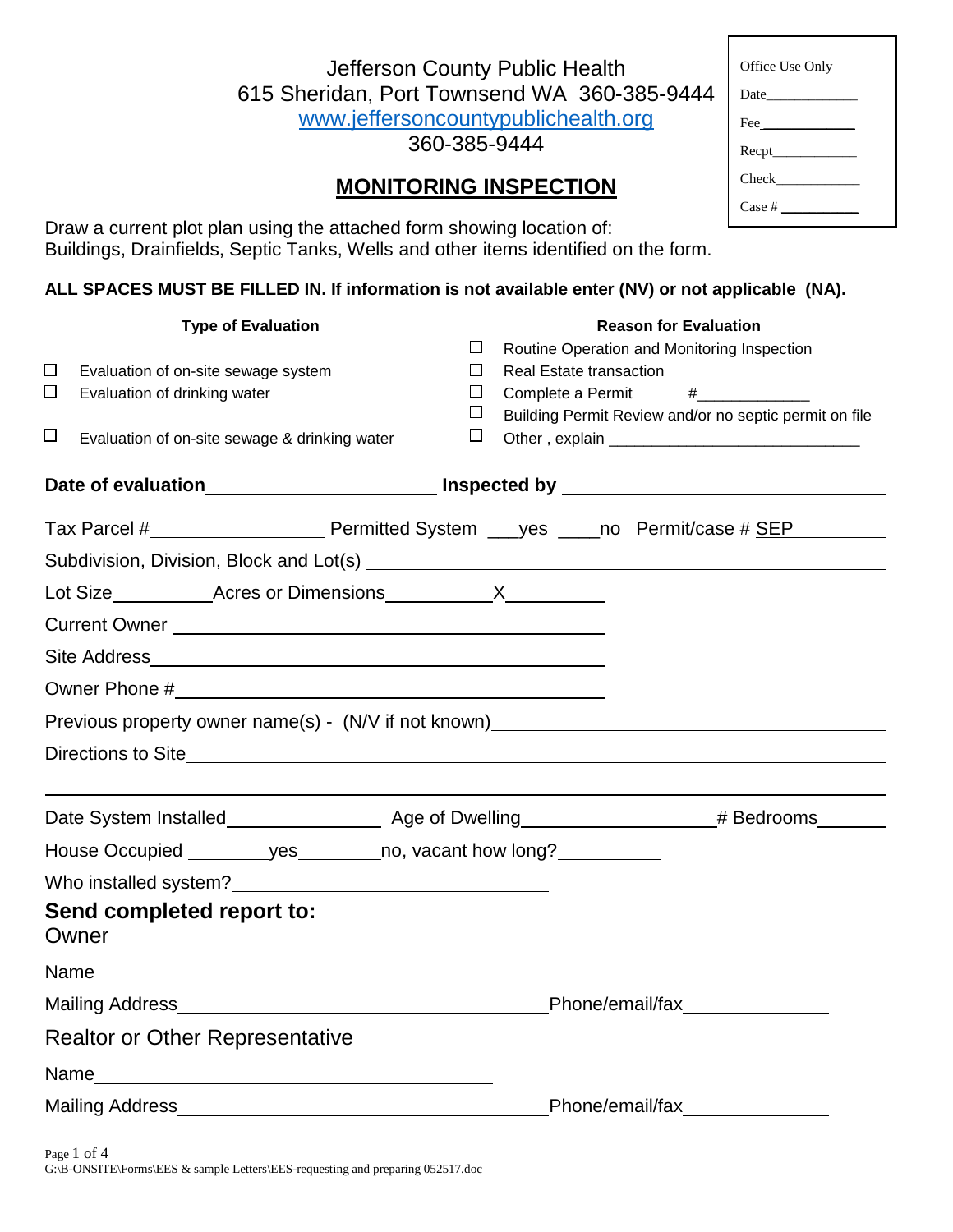| Include the following items on the site plan | Case # 2008 2008 2012 2022 2023 2024 2022 2022 2023 2024 2022 2023 2024 2022 2023 2024 2022 2023 202 |                                          |                                                                                                                                                                                                                                |
|----------------------------------------------|------------------------------------------------------------------------------------------------------|------------------------------------------|--------------------------------------------------------------------------------------------------------------------------------------------------------------------------------------------------------------------------------|
| Property boundaries                          |                                                                                                      | Drainfield area if known                 | Parcel #                                                                                                                                                                                                                       |
| Names of adjacent streets                    | ⋗                                                                                                    | Septic tanks and/or Pump chamber         |                                                                                                                                                                                                                                |
| Driveways and parking areas                  | ⋗                                                                                                    | Wells w/distance to OSS components       |                                                                                                                                                                                                                                |
| Surface water (ponds, creeks, etc)           |                                                                                                      | Buildings-residence, sheds, garages, etc | Date Prepared and the property of the property of the property of the property of the property of the property of the property of the property of the property of the property of the property of the property of the property |
| North Arrow                                  |                                                                                                      |                                          |                                                                                                                                                                                                                                |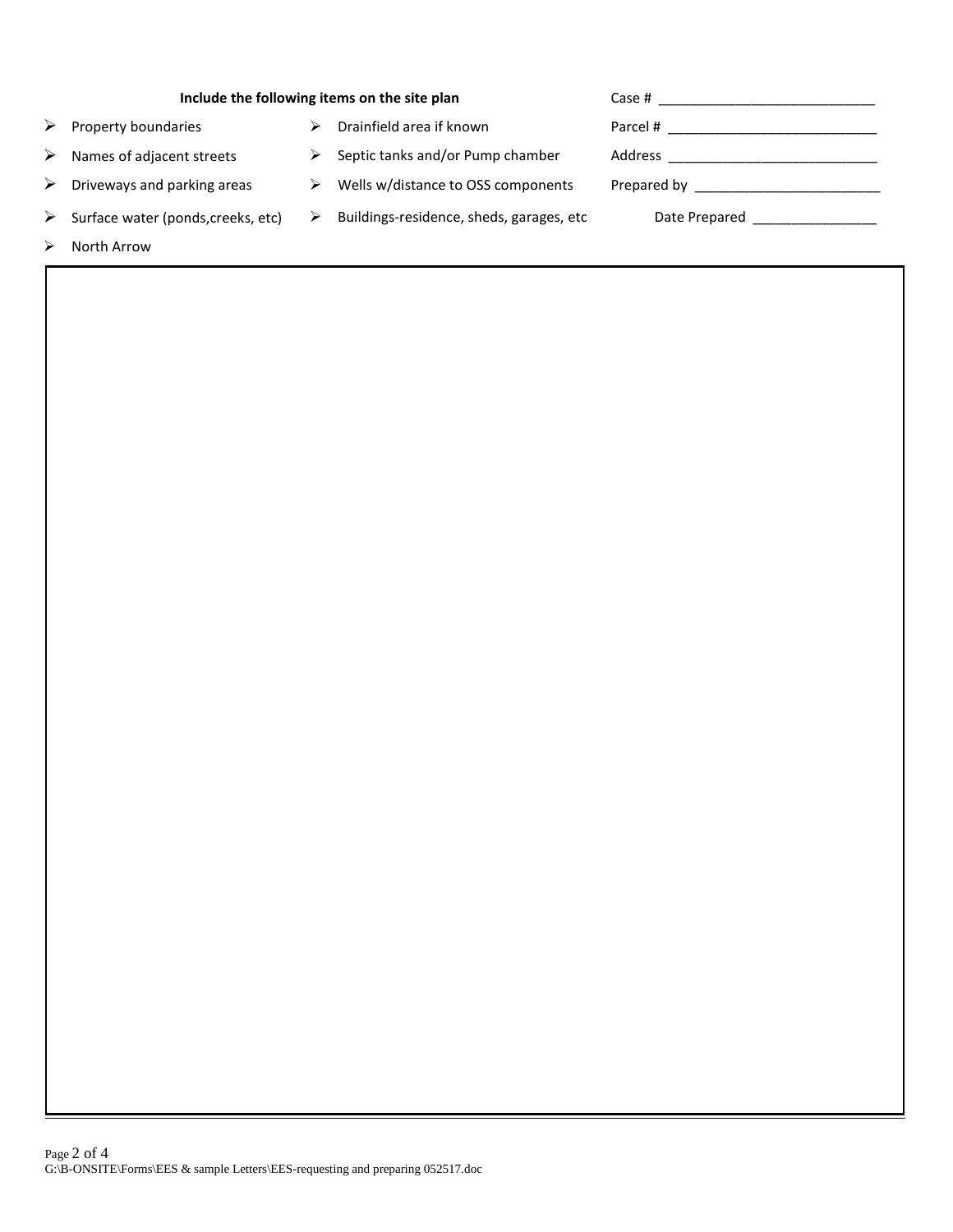# Jefferson County Public Health 615 Sheridan, Port Townsend WA 360-385-9444 [www.jeffersoncountypublichealth.org](http://www.jeffersoncountypublichealth.org/)

# Requesting and preparing for a septic system monitoring inspection

### See current fee schedule for fees

Request a copy of any existing onsite sewage permits/records for the property. You can get any septic system records that have been scanned and are available online by following the instructions at: <http://jeffersoncountypublichealth.org/index.php?permit-files-online>

#### **Complete the Application**

- The answers generally need to come from the property owner and all blanks must be filled in or marked NA if the information is not applicable or NV if the information is not available (for example the designer or installer is not known). You may approximate the year the house was built if it is very old.
- Check the box for the Type of Evaluation being requested.
	- Evaluation of the Drinking Water supply is not required by the Health Department under current code but is frequently required by the buyer or lending institution. They don't necessarily require the Health Department to do the inspection of the water supply, sometimes they accept a water sample result from the owner or other  $3<sup>rd</sup>$  party.
- Check the box for the Reason for the Evaluation.
- Submit an up to date plot plan. **It needs to be accurate.** Locate elements in relationship to each other. An exact scale drawing is not necessary. APPLICATIONS WITHOUT A CURRENT PLOT WILL BE RETURNED. See the blank site plan attached to the application for additional info.

#### **To prepare the site:**

- **Please do not have the tank pumped prior to the evaluation**
- The soil must be removed from the inlet and outlet on the top of the tank and the lids loosened within 14 days (2weeks) following the date of application. In other words, if you apply on the 1<sup>st</sup> of the month be sure to have the tank exposed for inspection by the  $14<sup>th</sup>$ . If staff can schedule the inspection earlier we will contact you.
- **Inspections are scheduled during the 3rd week following application. Staff will contact the owner/representative a few days after receipt of the application to schedule the date.** In the case above it would be scheduled between the 15<sup>th</sup> and the 21<sup>st</sup>.
	- If staff scheduling allows an earlier inspection we will contact the owner or owners representative to see if the tank can be exposed earlier and schedule a date.
	- In all cases staff will call  $2 3$  days ahead of the inspection to confirm that the system is ready for the scheduled inspection. If you know that the buyer or a representative wants to be present at the inspection please put a note with the application when it is submitted.